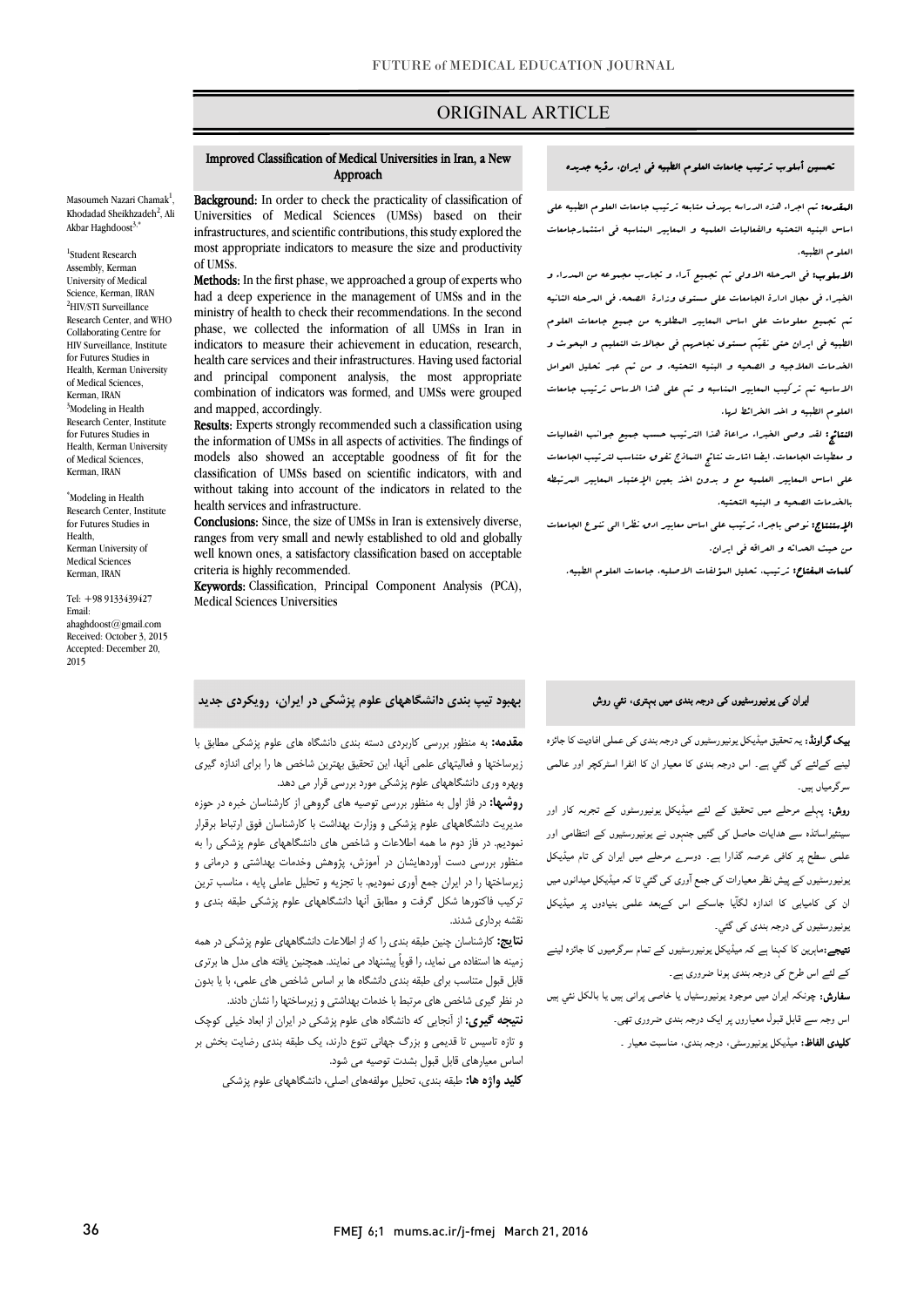## **INTRODUCTION**

In the recent years, the progress of higher education has been significant in Iran, although in last three decades the country was under a long term sanction. However, in order to reach the national long term goals, much more progress and achievement particularly in science and technology is needed. For that reason, deeper and more comprehensive management plan is needed to utilize resources in the best way to maximize performance. For sure, such a plan must follow main rules of long term development plan of the country  $(1-4)$ .

As part of this plan, it is important to show in what aspects universities might be stratified. In Iran Universities of Medical Sciences (UMSs), are under the supervision of the Health Ministry, and were classified into three levels till two years ago, type I were large and old universities, while type III were newly established small ones mainly train undergraduate students. Because of uncertainties in the validity of the criteria, this classification is less attractive nowadays, however it seems that a valid classification based on objective criteria will be accepted easily(5).

The pattern of classification used in Iran is not so common in the world; they usually rank universities instead of stratification. However, a trace of categorization and classification could be observed in the universities of USA and China. For instance, universities are classified into two categories in China: key excellent universities and normal universities. In the Carnegie classification in US, universities are divided into four groups: 1) national universities, 2) national colleges, 3) regional universities, and 4) regional colleges; then they are subdivided into north, south, west and Middle West according to their geographic location(6-14). Based on our literature review, and our experience of Iran, we could not find any specific criteria for stratification of universities. Because there is no certain criteria, UMSs always seek to promote to higher stratum in Iran; however, usually the negative response of system is not convincing mainly because there is no certain reason for decisions (5).

Having reviewed the conflicts in this regard, and in order to make a better stratification of UMSs in Iran, we believe that applied objective criteria are needed. Therefore, in this study, we explored the issue by collecting the concepts of experts and high managers in UMSs; and by analyzing the statistics of these universities to create the most reliable classification method.

# **METHODS**

 $\overline{a}$ 

 In a mixed study, we triangulated the data of UMSs (phase I), and the concepts of experts (phase II) to assess practicality phases were explained separately. of UMSs stratification in 2012-3. In following section, study

# Phase I: Analysis of the UMSs indicators

 In this phase, all main indicators of UMSs were collected from and their formal reports were reviewed. In addition, available information was collected from the Ministry of Health and from their trustees. These indicators covered all aspects of UMSs activities including education, research and service delivery. (Table 1) different sources. For this reason, the websites of universities

 Analysis (PCA) method in SPSS v.16. Since we had missing data for around 5% of indicators, we used the data of comparable universities, or we predicted missing values using simple regression technique. The collected data were analyzed using Principal Component

methods), we created a score for every UMSs based on the dominant component which explained most of the variances. By using PCA, 13 models were designed, differing in input indicators (Table2). In this phase, based on the variables of examined two models for scientific- educational (sci1 and sci2), three for executive (ser1, ser2 and ser3) and eight models for the overall classification system (sciser1-8). We used the best model in each classification system, regarding classification. Having used an orthogonal transformation (rotation scientific-educational, executive and overall domains, we the percentage of variance explained, for final analysis and

 In the next step, by using cluster analysis and clusters based on their scores, we grouped UMSs into three groups in a way to have minimum within and maximum between cluster analysis (ward's method) was used $(15)$ . variations. To perform this analysis, hierarchical cluster

## Phase II: expert opinion

 We approached to a group of experts in this field individually and sought their concepts about the usefulness of UMSs best criteria for classification. The selected experts were mainly the ex or current chancellors of UMSs, managerial team of the health ministry and distinguished researchers in this field in national level. stratification. In addition, we asked what they think about the

 parts was designed. First section included ten questions To collect their opinions, a questionnaire comprising four

| Table 1. Explored UMSs indicators classified into their capacities in education, research, infra-structure, and<br>service delivery |                                                                                                                                                                                                                                                                          |  |  |  |  |  |  |
|-------------------------------------------------------------------------------------------------------------------------------------|--------------------------------------------------------------------------------------------------------------------------------------------------------------------------------------------------------------------------------------------------------------------------|--|--|--|--|--|--|
| Indicators                                                                                                                          | Variable                                                                                                                                                                                                                                                                 |  |  |  |  |  |  |
| Education                                                                                                                           | The number of schools, educational space, dormitory space, number of Faculty members (instructor,<br>Assistant Professor, Associate Professor, Professor), students in different levels (undergraduate,<br>graduate and post-graduate, clinical and non-clinical fields) |  |  |  |  |  |  |
| service delivery                                                                                                                    | The number of active hospitals, the number of active hospital beds, the number of urban and rural<br>health centers, and the number of health posts,                                                                                                                     |  |  |  |  |  |  |
| Infra-structure                                                                                                                     | The number of personnel, The total budget, the size and population of catchment area                                                                                                                                                                                     |  |  |  |  |  |  |
| Research                                                                                                                            | The Number of active research centers, the number of scientific productions, the research budget                                                                                                                                                                         |  |  |  |  |  |  |

l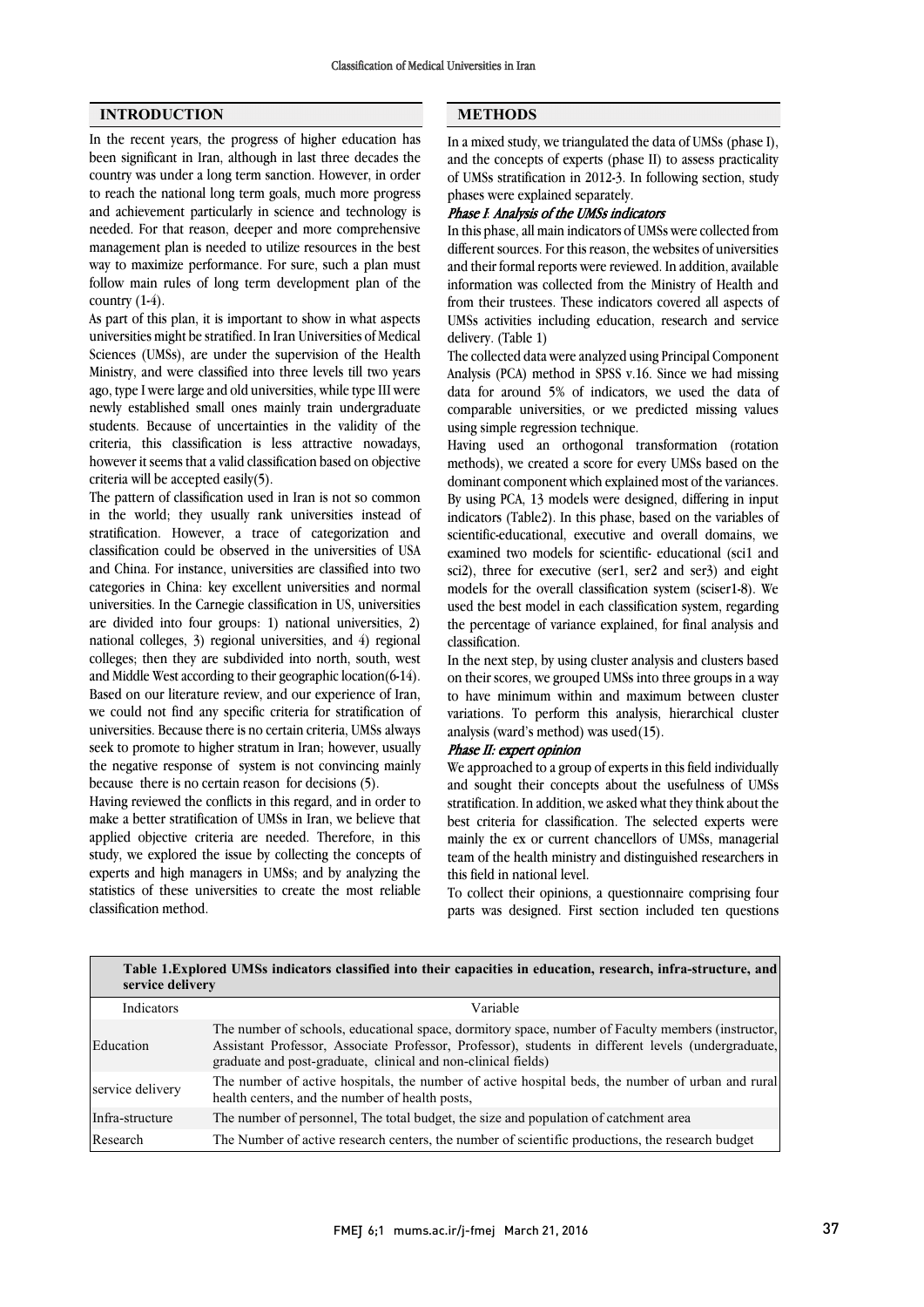j j

 regarding the usefulness of stratification. The second part was about the limitations and weakness of the current scheme, the third part was about their suggestion for the best criteria for stratification and the fourth part included three effectiveness of stratification to speed up progress of UMSs. open questions regarding the best strategies to improve

# **RESULTS**

### Phase 1

 Comparing the percentage of the variance explained by each model, the ser3 model, in the executive classification system, explained the 81.54% of the related variance which was the highest percentage among the models (table2). Although, the models of overall classification system used the highest the highest percentage of variance explained by these models was 78.65% (sciser8), which were less than the best models, in terms of the variance explained, in the other classification number of the variables (in compare to the other systems), systems (Table 2).

 The results of universities' classification using PCA are as following:

Scientific-educational classification system: Based on this classification, about 20% of the UMSs of class III, moved up III. In class I, there were no interclass movements, while the ranking within this class changed slightly about 86% of the to class II; 16% of the UMSs of class II, move down to class UMSs from this class, kept their previous order.

**EXECUTIVE CLASSIFICATION** SYSTEM. By using this CLASSIFICATION system, about 5% of the UMSs of class II, moved up to class I; 33% of class III, moved up to class II; 12.5% of class I, moved down to class II; 21% of class II, moved down to class III, while about 74% of the UMSs, kept their previous position. **Executive classification system:** By using this classification

Overall classification system: Considering all available criteria, 16% of UMSs belong to class II, moved down to class III. It seems that compared to other systems using educational, research and executive variables is more realistic (table.3). 20% of the UMSs of class III moved up to class II and about The results of PCA mapped by GIS as below:

| Table 2. Models implemented in PCA |                     |                                                                                                                                                                                                                                                                                                                                                                                                                                                                          |                                        |                       |  |  |  |
|------------------------------------|---------------------|--------------------------------------------------------------------------------------------------------------------------------------------------------------------------------------------------------------------------------------------------------------------------------------------------------------------------------------------------------------------------------------------------------------------------------------------------------------------------|----------------------------------------|-----------------------|--|--|--|
| Classification<br>system           | model               | Variables                                                                                                                                                                                                                                                                                                                                                                                                                                                                | Percentage<br>of variance<br>explained | Method of<br>rotation |  |  |  |
| Scientific-<br>educational         | Sci1                | The size of educational and dormitory space, Research budget,<br>number of Faculties, number of students, number of academic<br>members, and number of research centers.                                                                                                                                                                                                                                                                                                 | %80.81                                 | Ouartimax             |  |  |  |
|                                    | Sci2                | The above educational variables, considering the number of students<br>in regard of their grade and professors in regard of their scientific<br>grade                                                                                                                                                                                                                                                                                                                    | %79.53                                 |                       |  |  |  |
|                                    | Ser1                | Number of active hospitals, total budget, healthcare centers, Hospital<br>active beds, the number of personnel, the population covered by the<br>university health centers, number of heath houses and health posts.                                                                                                                                                                                                                                                     | %76.82                                 |                       |  |  |  |
| Executive                          | Ser <sub>2</sub>    | The above executive variables excluding health posts.                                                                                                                                                                                                                                                                                                                                                                                                                    | %78.82                                 | Oblimin               |  |  |  |
|                                    | Ser <sub>3</sub>    | The above executive variables excluding health posts and health<br>houses.                                                                                                                                                                                                                                                                                                                                                                                               | %81.54                                 |                       |  |  |  |
|                                    | Sciser1             | The size of educational and dormitory space, research budget, total<br>university budget, consumable and property budget, Number of<br>faculties, number of active hospitals, hospital beds, healthcare<br>centers, The Number of research centers, the population covered by<br>University, number of students in regard of their grade, number of<br>professors in regard of their scientific grade, number of personnel,<br>number of health houses and health posts. | %70.22                                 |                       |  |  |  |
|                                    | Sciser <sub>2</sub> | The above variables excluding the health posts                                                                                                                                                                                                                                                                                                                                                                                                                           | %70.74                                 |                       |  |  |  |
|                                    | Sciser <sub>3</sub> | The above variables excluding the health posts and health houses.                                                                                                                                                                                                                                                                                                                                                                                                        | %71.70                                 |                       |  |  |  |
| Overall                            | Sciser4             | The above variables excluding consumable and property budget,<br>considering the total number of professors and students (instead of<br>their subcategories regarding to the grade)                                                                                                                                                                                                                                                                                      | %75.08                                 | Quartimax             |  |  |  |
|                                    | Sciser <sub>5</sub> | The above variables considering the total number of professors and<br>students (instead of their subcategories regarding to the grade)                                                                                                                                                                                                                                                                                                                                   | %75.08                                 |                       |  |  |  |
|                                    | Sciser <sub>6</sub> | The above variables considering the total number of professors and<br>students (instead of their subcategories regarding to the grade)<br>excluding the number of health houses.                                                                                                                                                                                                                                                                                         | %74.54                                 |                       |  |  |  |
|                                    | Sciser7             | The above variables considering the total number of professors and<br>students (instead of their subcategories regarding to the grade)<br>excluding the number of health houses and health posts.                                                                                                                                                                                                                                                                        | %76.18                                 |                       |  |  |  |
|                                    | Sciser <sub>8</sub> | The above variables considering the total number of professors and<br>students (instead of their subcategories regarding to the grade)<br>excluding the number of health houses, health posts, consumable and<br>property budget                                                                                                                                                                                                                                         | %78.65                                 |                       |  |  |  |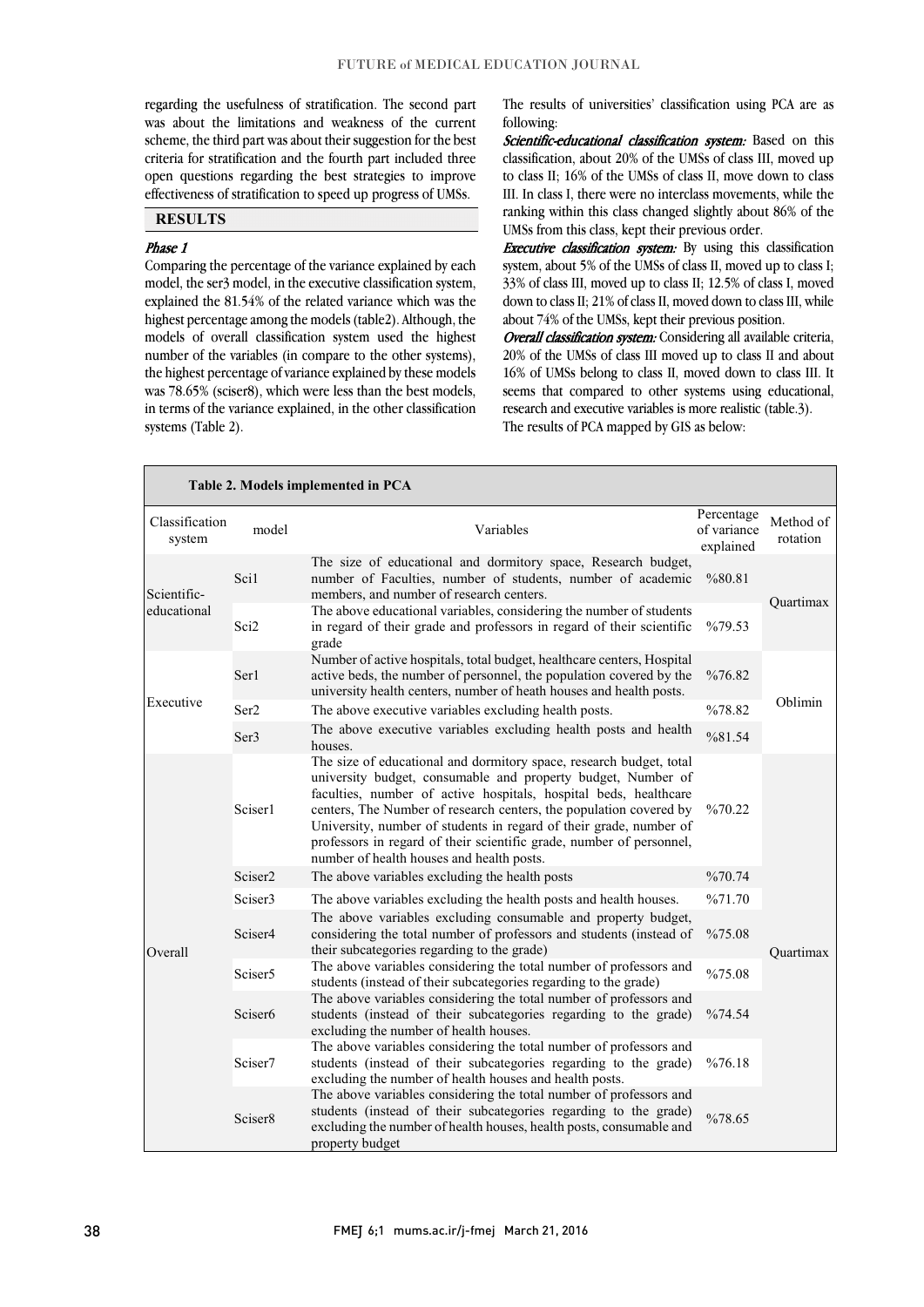#### Classification of Medical Universities in Iran

|                | classification systems, 2013                                                       |                    |                                 |                                                  |                                  |    | Table3. Comparisonof UMSs in Iran, using PCA among scientific -educational, Executive and overall |                |                                 |                                                  |                                  |
|----------------|------------------------------------------------------------------------------------|--------------------|---------------------------------|--------------------------------------------------|----------------------------------|----|---------------------------------------------------------------------------------------------------|----------------|---------------------------------|--------------------------------------------------|----------------------------------|
| Α              | University                                                                         | Class <sup>1</sup> | Executive score<br>(model ser3) | Educational score<br>(model sci1)<br>Scientific- | (model sciser8)<br>Overall score | U  | University                                                                                        | Class          | Executive score<br>(model ser3) | Educational score<br>(model scil)<br>Scientific- | (model sciser8)<br>Overall score |
| 1              | Tehran                                                                             | $\mathbf{1}$       | 2.31                            | 4.32                                             | 4.36                             | 22 | Rafsanjan                                                                                         | $\sqrt{2}$     | $-0.93$                         | $-0.54$                                          | $-0.62$                          |
| $\overline{c}$ | Shahid<br>Beheshti                                                                 | $\mathbf{1}$       | 2.69                            | 2/26                                             | 2.15                             | 23 | Lorestan                                                                                          | $\overline{2}$ | 0.13                            | $-0.38$                                          | $-0.24$                          |
| 3              | Esfahan                                                                            | $\mathbf{1}$       | 1.64                            | 1.22                                             | 1.39                             | 24 | Semnan                                                                                            | $\sqrt{2}$     | $-0.79$                         | $-0.41$                                          | $-0.51$                          |
| 4              | Shiraz                                                                             | 1                  | 2.02                            | 2.32                                             | 1.81                             | 25 | <b>Bandar Abbas</b>                                                                               | $\overline{2}$ | $-0.07$                         | $-0.35$                                          | $-0.28$                          |
| 5              | Mashhad                                                                            | $\mathbf{1}$       | 1.56                            | 0/72                                             | 0.90                             | 26 | Ardabil                                                                                           | $\overline{2}$ | $-0.29$                         | $-0.48$                                          | $-0.44$                          |
| 6              | Tabriz                                                                             | 1                  | 1.60                            | $0/76\,$                                         | 1.03                             | 27 | Birjand                                                                                           | $\overline{2}$ | $-0/62$                         | $-0.34$                                          | $-0/44$                          |
| 7              | Ahvaz                                                                              | $\mathbf{1}$       | 1.49                            | 1.00                                             | 1.16                             | 28 | Shahrekord                                                                                        | $\mathfrak 3$  | $-0.38$                         | $-0.38$                                          | $-0.40$                          |
| 8              | Kerman                                                                             | $\mathbf{1}$       | 0.11                            | 0.58                                             | 0.45                             | 29 | Kurdistan                                                                                         | 3              | $-0.04$                         | $-0.4$                                           | $-0.3$                           |
| 9              | Mazandaran                                                                         | $\overline{2}$     | 0.82                            | $-0.0006$                                        | 0.18                             | 30 | Bushehr                                                                                           | $\mathfrak{Z}$ | $-0.45$                         | $-0.50$                                          | $-0.48$                          |
|                | 10 Hamedan                                                                         | $\overline{c}$     | 0.19                            | 0/040                                            | $0/08$                           | 31 | Yasuj                                                                                             | 3              | $-0/65$                         | $-0.43$                                          | $-0.47$                          |
|                | 11 Babol                                                                           | $\sqrt{2}$         | $-0.73$                         | $-0.12$                                          | $-0.27$                          | 32 | Qom                                                                                               | $\mathfrak{Z}$ | $-0.66$                         | $-0.67$                                          | $-0.66$                          |
|                | 12 Kermanshah                                                                      | $\boldsymbol{2}$   | 0.30                            | 0/09                                             | 0.19                             | 33 | Fasa                                                                                              | 3              | $-0.99$                         | $-0.69$                                          | $-0.76$                          |
|                | 13 Yazd                                                                            | $\overline{c}$     | $-0.20$                         | $-0/0006$                                        | 0.06                             | 34 | Ilam                                                                                              | $\mathfrak{Z}$ | $-0/65$                         | $-0.46$                                          | $-0.51$                          |
|                | 14 Gillan                                                                          | $\overline{c}$     | 0.55                            | $-0.10$                                          | 0/06                             | 35 | Gonabad                                                                                           | 3              | $-1.05$                         | $-0.65$                                          | $-0.77$                          |
|                | 15 Urmia                                                                           | $\sqrt{2}$         | 0.74                            | $-0.04$                                          | 0.17                             | 36 | Zabol                                                                                             | $\mathfrak{Z}$ | $-0.81$                         | $-0.49$                                          | $-0.57$                          |
|                | 16 Golestan                                                                        | $\overline{c}$     | 0.04                            | $-0.34$                                          | $-0.26$                          | 37 | shahrood                                                                                          | 3              | $-0.93$                         | $-0.67$                                          | $-0.72$                          |
|                | 17 Qazvin                                                                          | $\overline{c}$     | $-0.46$                         | $-0.29$                                          | $-0.36$                          | 38 | Jahrom                                                                                            | $\mathfrak{Z}$ | $-0.99$                         | $-0.71$                                          | $-0.77$                          |
|                | 18 Zahedan                                                                         | $\overline{2}$     | 0.11                            | 0.04                                             | 0.03                             | 39 | Sabzevar                                                                                          | 3              | $-0.86$                         | $-1.35$                                          | $-0.47$                          |
|                | 19 Zanjan                                                                          | $\overline{c}$     | $-0.39$                         | $-0.21$                                          | $-0/28$                          | 40 | Bojnord                                                                                           | $\mathfrak{Z}$ | $-0.62$                         | $-0.77$                                          | $-0.74$                          |
|                | 20 Arak                                                                            | $\overline{2}$     | $-0.14$                         | $-0.40$                                          | $-0.36$                          | 41 | Jiroft                                                                                            | 3              | $-0.84$                         | $-0.91$                                          | $-0.89$                          |
|                | 21 Kashan                                                                          | $\overline{c}$     | $-0.77$                         | $-0.40$                                          | $-0.48$                          | 42 | Nishapur                                                                                          | $\mathfrak{Z}$ | $-0.94$                         | $-0.91$                                          | $-0.94$                          |
|                | <sup>1</sup> Based on the classification system which was used up to two years ago |                    |                                 |                                                  |                                  |    |                                                                                                   |                |                                 |                                                  |                                  |



 Cluster analysis was used in order to group the UMSs into three clusters, based on their scores (table 4).

 According to the results of the cluster analysis using Ward's method:

 In scientific- educational scenario (model sci1), about 7% of others in class 3. the UMSs are clustered in class 1, 12% in class 2 and the

 In executive scenario (model ser3) about 17% of the UMSs are clustered in class1, 43% in class 2 and the others in class 3. In overall scenario (model sciser8), just one Medical University (Tehran) was in class 1.

# Phase 2: the results of Expert opinion

 Questionnaires were sent to 100 experts and 29 of them were completed. The results were analyzed and the findings were categorized into three groups (table.1). The and almost all of them believed that classification method should be changed to enhance performance of universities. They mentioned the gaps in the current classification method and suggested strategies to improve it. The most important participants described some useful criteria for classification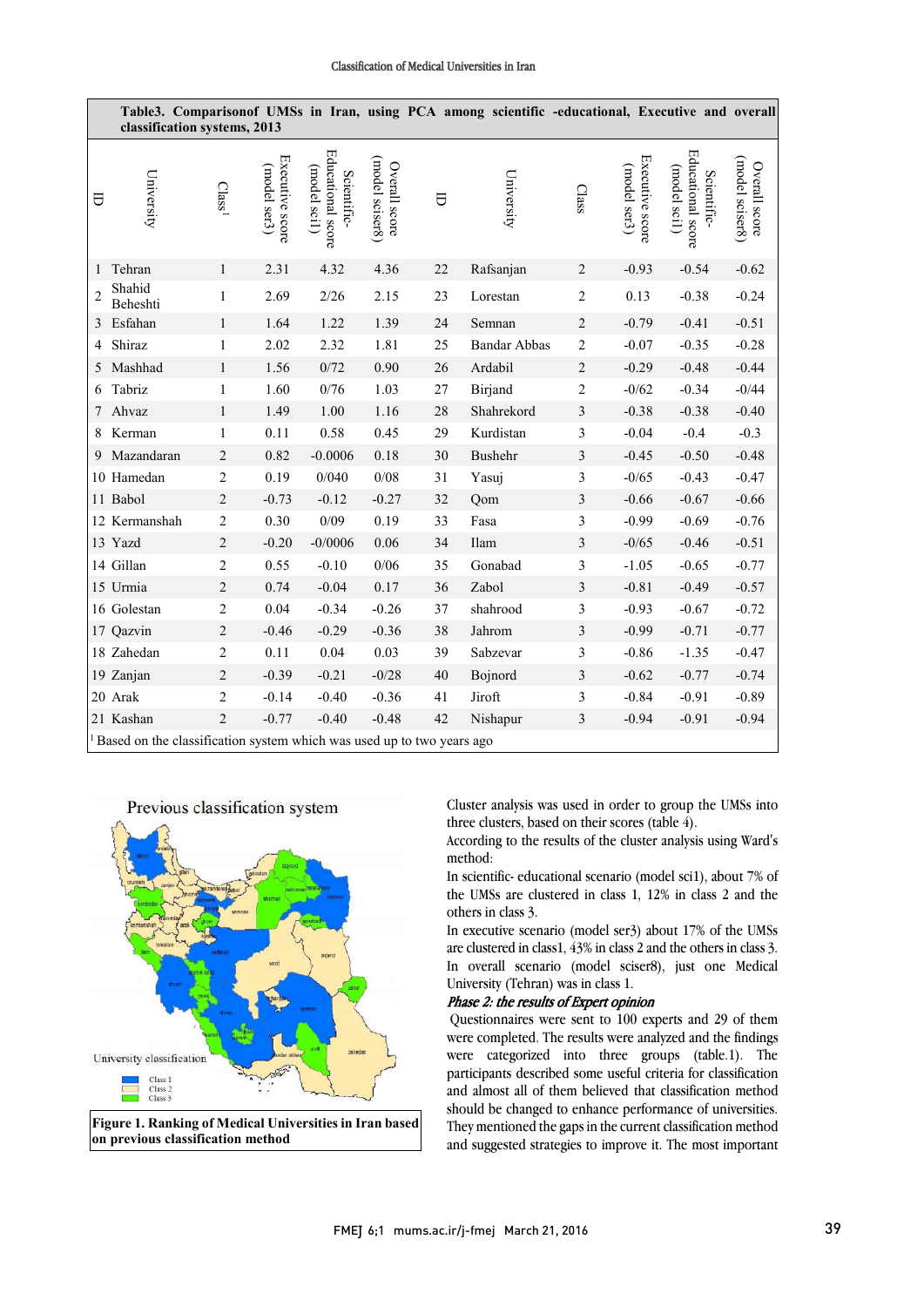reasons for classification of universities as mentioned by our participants are, comparing universities based on their infrastructures  $(15.56 \pm 0.478)$ , promoting motivation  $(15.4 \pm 0.989)$ , determining the goals and their missions  $(15\pm0.799)$  and improving the quality of services  $(15\pm0.928)$ . The scores are on the scale of 0-20.



l

Overall classification system: model sciser8

l

ì



 **Figure 2. Classification of Medical Universities in Iran, considering scientific-educational, executive and overall**   $\overline{a}$ j **classification systems, 2013**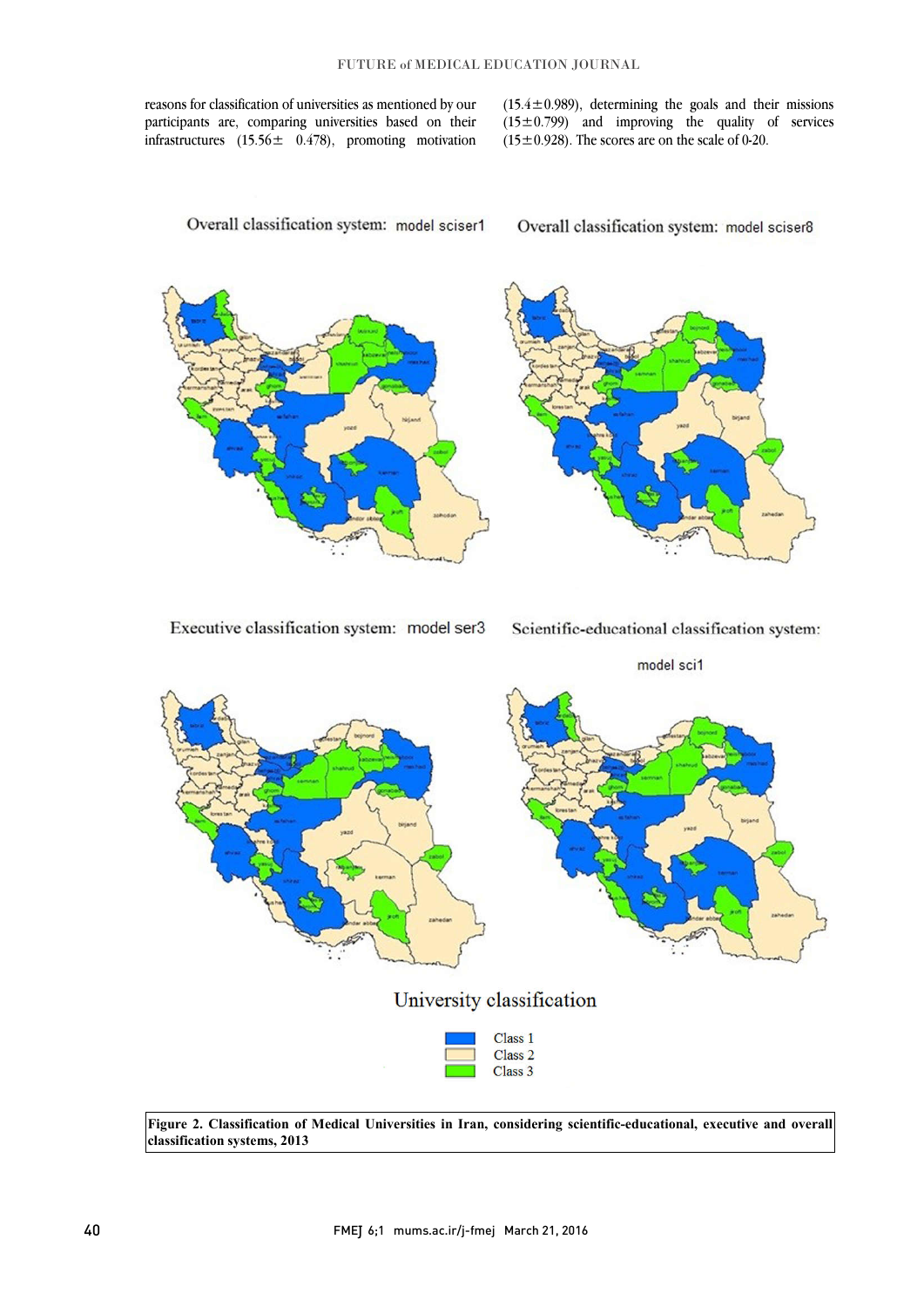#### Classification of Medical Universities in Iran

|                |                                                                                    |                    |                                 |                                                  |                                  |    | Table 4. Comparison of UMSs in Iran, using cluster analysis among scientific - educational, Executive and |                |                                 |                                                  |                                  |
|----------------|------------------------------------------------------------------------------------|--------------------|---------------------------------|--------------------------------------------------|----------------------------------|----|-----------------------------------------------------------------------------------------------------------|----------------|---------------------------------|--------------------------------------------------|----------------------------------|
|                | overall classification systems, 2013                                               |                    |                                 |                                                  |                                  |    |                                                                                                           |                |                                 |                                                  |                                  |
| ᇦ              | University                                                                         | Class <sup>1</sup> | Executive score<br>(model ser3) | Educational score<br>(model scil)<br>Scientific- | (model sciser8)<br>Overall score | U  | University                                                                                                | Class          | Executive score<br>(model ser3) | Educational score<br>(model scil)<br>Scientific- | (model sciser8)<br>Overall score |
| -1             | Tehran                                                                             | $\mathbf{1}$       | 1                               | $\mathbf{1}$                                     | $\mathbf{1}$                     | 22 | Rafsanjan                                                                                                 | 2              | 3                               | 3                                                | 3                                |
| $\overline{2}$ | Shahid<br>Beheshti                                                                 | $\mathbf{1}$       | $\mathbf{1}$                    | $\mathbf{1}$                                     | $\overline{2}$                   | 23 | Lorestan                                                                                                  | $\overline{c}$ | $\overline{c}$                  | 3                                                | 3                                |
| 3              | Esfahan                                                                            | $\mathbf{1}$       | 1                               | $\mathbf{1}$                                     | $\overline{c}$                   | 24 | Semnan                                                                                                    | $\overline{c}$ | 3                               | 3                                                | 3                                |
| 4              | Shiraz                                                                             | 1                  | $\mathbf{1}$                    | $\overline{2}$                                   | $\overline{c}$                   | 25 | <b>Bandar Abbas</b>                                                                                       | $\overline{c}$ | $\overline{c}$                  | 3                                                | 3                                |
| 5              | Mashhad                                                                            | 1                  | 1                               | $\overline{c}$                                   | 2                                | 26 | Ardabil                                                                                                   | $\overline{c}$ | $\overline{c}$                  | 3                                                | $\overline{\mathbf{3}}$          |
| 6              | Tabriz                                                                             | 1                  | $\mathbf{1}$                    | $\sqrt{2}$                                       | 2                                | 27 | Birjand                                                                                                   | $\overline{c}$ | 3                               | 3                                                | 3                                |
| 7              | Ahvaz                                                                              | $\mathbf{1}$       | $\mathbf{1}$                    | $\sqrt{2}$                                       | $\overline{c}$                   | 28 | Shahrekord                                                                                                | 3              | $\overline{c}$                  | 3                                                | $\overline{\mathbf{3}}$          |
| 8              | Kerman                                                                             | 1                  | $\overline{2}$                  | $\overline{2}$                                   | 3                                | 29 | Kurdistan                                                                                                 | 3              | $\overline{c}$                  | 3                                                | 3                                |
| 9              | Mazandaran                                                                         | $\overline{2}$     | $\overline{2}$                  | $\mathfrak{Z}$                                   | 3                                | 30 | Bushehr                                                                                                   | 3              | 2                               | 3                                                | $\overline{\mathbf{3}}$          |
|                | 10 Hamedan                                                                         | $\overline{2}$     | $\overline{c}$                  | $\mathfrak{Z}$                                   | 3                                | 31 | Yasuj                                                                                                     | 3              | 3                               | 3                                                | 3                                |
|                | 11 Babol                                                                           | $\overline{2}$     | 3                               | 3                                                | 3                                | 32 | Qom                                                                                                       | 3              | 3                               | 3                                                | $\overline{\mathbf{3}}$          |
|                | 12 Kermanshah                                                                      | $\overline{2}$     | $\overline{2}$                  | 3                                                | 3                                | 33 | Fasa                                                                                                      | 3              | 3                               | 3                                                | 3                                |
|                | 13 Yazd                                                                            | $\overline{2}$     | $\overline{2}$                  | 3                                                | 3                                | 34 | Ilam                                                                                                      | 3              | 3                               | 3                                                | 3                                |
|                | 14 Gillan                                                                          | $\overline{c}$     | $\overline{c}$                  | 3                                                | 3                                | 35 | Gonabad                                                                                                   | 3              | 3                               | 3                                                | 3                                |
|                | 15 Urmia                                                                           | $\overline{2}$     | $\overline{2}$                  | 3                                                | 3                                | 36 | Zabol                                                                                                     | 3              | 3                               | 3                                                | $\overline{\mathbf{3}}$          |
|                | 16 Golestan                                                                        | $\overline{2}$     | $\overline{2}$                  | 3                                                | 3                                | 37 | shahrood                                                                                                  | 3              | 3                               | 3                                                | 3                                |
|                | 17 Qazvin                                                                          | $\overline{2}$     | $\overline{2}$                  | $\mathfrak{Z}$                                   | 3                                | 38 | Jahrom                                                                                                    | 3              | 3                               | 3                                                | 3                                |
|                | 18 Zahedan                                                                         | $\overline{2}$     | $\overline{2}$                  | 3                                                | 3                                | 39 | Sabzevar                                                                                                  | 3              | 3                               | 3                                                | 3                                |
|                | 19 Zanjan                                                                          | $\overline{2}$     | $\overline{2}$                  | $\mathfrak{Z}$                                   | 3                                | 40 | Bojnord                                                                                                   | 3              | 3                               | $\mathfrak{Z}$                                   | 3                                |
|                | 20 Arak                                                                            | $\overline{2}$     | $\overline{2}$                  | 3                                                | 3                                | 41 | Jiroft                                                                                                    | 3              | 3                               | 3                                                | 3                                |
|                | 21 Kashan                                                                          | $\overline{2}$     | 3                               | 3                                                | 3                                | 42 | Nishapur                                                                                                  | 3              | 3                               | 3                                                | 3                                |
|                | <sup>2</sup> Based on the classification system which was used up to two years ago |                    |                                 |                                                  |                                  |    |                                                                                                           |                |                                 |                                                  |                                  |

There were other reasons such as empowering the university management system through developing new positions  $(14.47 \pm 0.877)$ , allotment of the budget and resources  $(14.48 \pm 1.06)$ , organization chart in accordance with university needs  $(14.36 \pm 0.844)$ , promoting motivation and creating a competitive atmosphere  $(14 \pm 1.23)$  that could be important for classification of the universities as well. Some of the participants believed that ranking the universities based on clear and non-distorted criteria which are affected only by their activities would be better than classification.

Unclear criteria (18.44±0.497), incomprehensive criteria  $(17.23 \pm 0.868)$ , lack of mechanisms to change the status of universities in the classification  $(17 \pm 0.928)$  and empirical criteria  $(16.84 \pm 0.833)$  were mentioned as the most important pitfall of current classification method. They also indicated the inappropriateness of the criteria with the native traits and scientific needs of the universities  $(16.28 \pm 0.663)$ , un-generalized criteria (15.84 $\pm$ 0.854) and lack of motivation to improve function of universities  $(14.84 \pm 1.04)$  were mentioned as the other deficits in the present classification

method. Some of the experts believed that lack of clarity and appropriateness of the criteria has made the background for false promotions.

In the third part of the questionnaire, participants mentioned the following parameters as the most important factors in classification: quality of education (18.67 $\pm$ 2.51), quality of research  $(17.19 \pm 3.6)$ , amount of healthcare services  $(15.69 \pm 3.98)$ , amount of therapy services  $(15.04 \pm 3.73)$  and the quantity of education including the number of major fields present at the university and levels of education  $(13.44 \pm 3.83)$ .

Evaluation of the UMSs comprehensive plan and its accordance with the national comprehensive plan was suggested by the experts as a necessary tool for determining the most appropriate indices. Considering the cost-efficacy and reward system and using the successful programs performed in the renowned universities were other strategies suggested by them. Since the UMSs in Iran have been established to improve the health level of the society, it is better that the classification be based on the health indices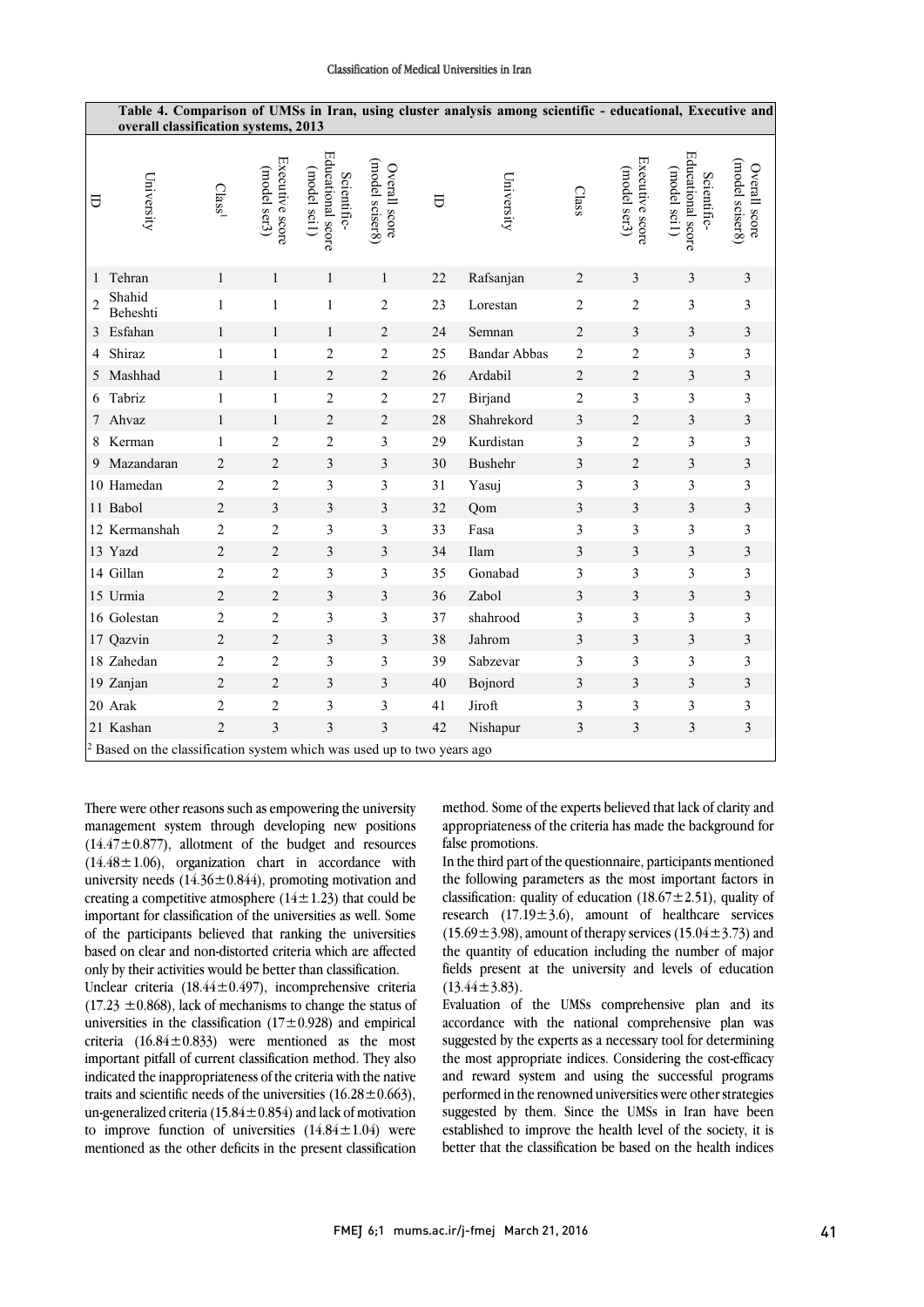and other relating factors. A part of participants believed that university typing is performed just by a few numbers of experts and there is no announcement for that, therefore they consider this issue as a main obstacle for the promotion decisions by some universities is one of the problems mentioned by the experts. They suggested that the UMSs improvement should be placed on the agenda in order to l of the universities. Interference of the Ministry of Health avoid inactivity.

### **DISCUSSION**

 Results of this study indicated that classification process currently implemented in Iran needs an essential revision in order to achieve a clear, objective and scientific criterion to classification, revealed by component analysis in the overall ranking system, were number of hospitals, size of educational and dormitory spaces, number of departments, total budget, total number of students, total number of university, active hospital beds, research centers, health personnel and healthcare centers. Cluster analysis did not help to classify, therefore classification should be based on the obtained scores from component analysis and also monitoring, comprehensive scientific map and comprehensive promote universities. The most important factors for academic members, population which is covered by each qualitative synthesis of the other factors such as regional map of health promotion.

 It seems that after Islamic revolution in Iran, very limited universities. This kind of system which is used in Iran is not common among other countries. In other countries, ranking system is mainly used for comparing the universities instead of classification. In our literature review, there were some similar systems that use classification to categorize the the geographical location and educational systems (5-14, 16-19). criteria have been used for classification system of medical educational services, in order to develop models that fit to

 Based on the opinion of experts, current classification is not useful and cannot motivate medical universities to improve due to the lack of clarity, disintegrated and non-scientific criteria, inappropriateness to the geographical situation and classification and in-generalization of the criteria. scientific needs of the country, lack of clear mechanism of

 Moreover, budget allocation is identical for all the medical universities, so each university's budget is increased each and function. The lack of clear criteria for improvement of the universities and lack of knowledge regarding the previous implemented criteria, results in no motivation among medical universities for improvement(20). year without considering the progress of universities indices

 The experts believed that ranking is as necessary as classification of medical universities should be done by changing the classification criteria in a logical interval, determining clear and scientific criteria appropriate to the cultural situation, considering the geographical location, population distribution, index for capital and equipment, relationship to industry, and inter-universities and classification. In their viewpoints, improving the status of undeveloped area, rate of increasing the health indices, international communications.

 According to the results of this study, we need more criteria criteria, because medical universities were integrated to the health service department according to the community needs and now providing health services in addition to the research universities just based one domain (e.g. education or health services) or have several classification systems according to the several domains. So the classification system should consist of health services criteria in addition to the research and education ones. Therefore, it is better to simplify the consistent system. By using the classification criteria for classification, in addition to the research and education and education for this reason, it is unsuitable to classify method of classification using a comprehensive and

| Table 5. The most important views of participants in the survey                 |                                                                                                                                                                                                                                                                                                                                                                                                                                                                                                                                                                                                                                                                                                                                                                               |  |  |  |  |  |
|---------------------------------------------------------------------------------|-------------------------------------------------------------------------------------------------------------------------------------------------------------------------------------------------------------------------------------------------------------------------------------------------------------------------------------------------------------------------------------------------------------------------------------------------------------------------------------------------------------------------------------------------------------------------------------------------------------------------------------------------------------------------------------------------------------------------------------------------------------------------------|--|--|--|--|--|
| Key points                                                                      | Proposed strategy                                                                                                                                                                                                                                                                                                                                                                                                                                                                                                                                                                                                                                                                                                                                                             |  |  |  |  |  |
| Appropriate indicators<br>for classification                                    | geographical location, deprivation of the region, progress status of academic staff, qualitative<br>criteria, duration of work with internet for academic staff, university output(doctors, specialists,<br>etc), industrial links, inter-university communications, international communications,<br>appropriateness of the number of academic staff with research and innovations, extent and quality<br>of services and their improvement rate, contribution of university to achievement of the<br>comprehensive national plan, people satisfaction, implementation of the national campaigns and<br>community empowerment.                                                                                                                                               |  |  |  |  |  |
| Changes in the criteria.<br>and the necessity of<br>Universities<br>improvement | revision of the criteria quantitatively and qualitatively and changing the criteria over some years,<br>classification at first based on quality and then quantity and performance, classification as a<br>criterion for allocating funds, the necessity of a dynamic classification, theory of safe competition,<br>codification of criteria based on needs and scientific development plans.                                                                                                                                                                                                                                                                                                                                                                                |  |  |  |  |  |
| Appropriate methods for<br>improving classification<br>system                   | Fairly conditions for allocation of resources, evaluation of the UMSs role and its accordance with<br>the national comprehensive plan, encourage and reward systems, use of successful and efficient<br>patterns in prestigious universities, intervention of the board of the university trustees in<br>classification, determination of criteria for classification by the association of medical education<br>and medical education to eliminate bias, incentive mechanism for experts and academic staff<br>employment in underserved areas, classification in different levels of faculties and departments,<br>focusing on efficiency and customer respect, revision and weighting of criteria, paying attention<br>to the health components and their related factors. |  |  |  |  |  |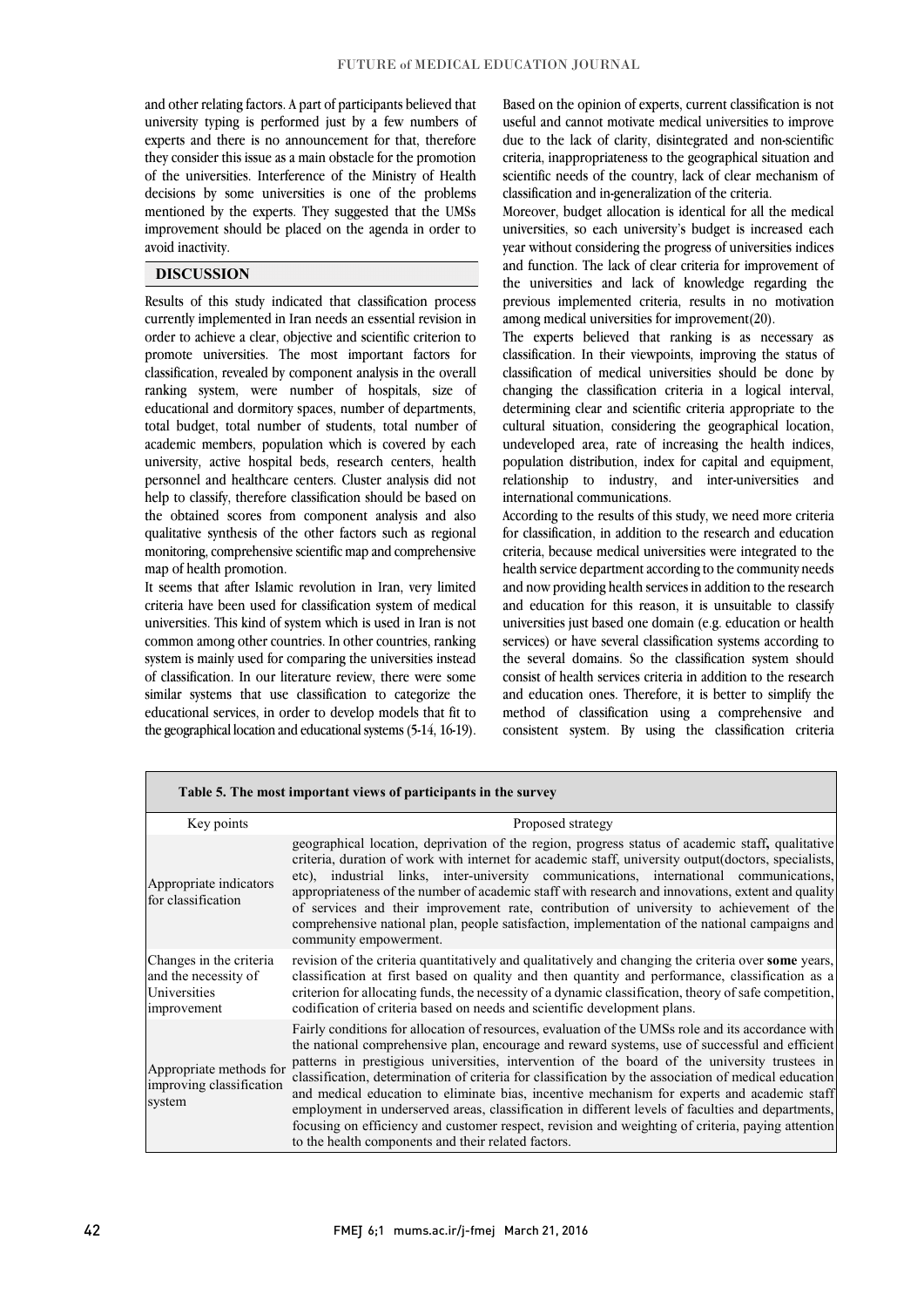implemented in other countries, the role of universities in providing health services would be ignored (16, 18, 20-26). Classification criteria should be flexible, logical, clear, and comprehensive and change in a defined interval in order to improve the strategic planning of the universities. Factors should be variable since the needs of the society are alternating. Classification system should be dynamic and flexible and the criteria should be revised both qualitatively and quantitatively in a logical timely manner.

In the presence of the current university ranking, classification should be useful if it is in line with the university clustering in the country. It means that classification could be a kind of university clustering (university zone) regarding their geographical location. In the national comprehensive map for the scientific progress, implementation of university clustering has been mentioned by using local capacities, national clarification of tasks and duties and geographical considerations.

Regarding the geographical clustering of the universities, the situation of the capital of Iran, Tehran, should be considered as an exception, which three class one universities are located in. They cannot be merged; therefore, we suggest that each of them together with some of small universities in the area (such as Behzisti, Artesh, Baqyatollah, Qom, Shahrood and Alborz) is considered as a local cluster.

Determination of criteria and gold standards for classification by using logical and scientific principles, result in suitable resource allocation across the country areas and would prevent the medical universities from the related future problems.

During the process of classification, different scenarios should be considered and used. Decision for selection of the best model for classification should be made by the experts. For this reason, in this research, different scenarios are provided for experts' usage. It seems that component analysis models can produce reliable and realistic scores.

Our final suggestion is the conceptualization of a comprehensive model for the university classification which comprises educational, research and administrative criteria considering regional and cultural differences and is based on the local thoughts and needs, using successful experience

 and models and finally considers the 20-year development document. It should also use the capabilities of experts and solve the problems using available resources. As the final suggestion, the model should meet the needs of universities while considering the country's logistics.

In the case of the universities' integration, the need for classification is more prominent. The fact of integration should be considered, otherwise, in the presence of a good ranking system, there is no need for university classification. process from ranking. There should be an objective method so that the universities know how to improve their current situation and how they are organized in different classes. Indeed, scores should not be the only criteria for should be considered as well. There should be a class one; some class two and some class three universities in each region of the country. The mission of these clusters of universities (zones) and the method of relationship between University classification should be considered as a separate classification and geographical location of the universities them should be clearly defined.

 Classification, unlike ranking, should have high stability, and should not be changed quickly (e.g. during a one or two-year interval). After determination of the core universities (class one university in each cluster), classification would be stable through the improvement in the management system appropriate with the current situation. Finally, university clusters, could meet the fundamental and scientific needs through their high capabilities and comprehensive programming. and its changes would diminish. This goal could be achieved

# **ACKNOWLEDGMENTS**

 The authors would like to thank the Deputy of Research of Kerman University of Medical Sciences for all their supports.

Funding and support: This research was approved and financially supported by the Deputy of Research of Kerman University of Medical Sciences (code 90.325).

 Conflict of interest: The authors declare no conflict of interest.

#### **REFERENCES**

1. Haghdoost A-A, Ghazi M, Rafiee Z, Afshari M. The trend of governmental support from post-graduated Iranian students in medical fields to study abroad. Iranian journal of public health 2013; 42(Suppl 1): 141.

2. Larijani B, Majdzadeh R, Delavari AR, Rajabi F, Khatibzadeh S, Esmailzadeh H, et al. Iran's Health Innovation and Science Development Plan by 2025. Iranian journal

of public health 2009; 38(Suppl 1): 13-6.<br>3. Technology MoSRa, Education Technology MoHaM. Documental comprehensive map of the country. Tehran: The Supreme Council of Cultural Revolution, Vice President for Science and Technology, Ministry of

 $\overline{a}$  of Health and Medical Education, Ministry of Science Research and Technology, Ministry

í  $\overline{\phantom{a}}$ 

 $\overline{a}$ 

 Education, Parliament; 2011. [In Persian]. MoSRa. Management of Universities and Institutions of Higher Education, Research and 4. Technology MoSRa, Education MoHaM, University IA. Regulations on Technology. 2011: 1-29.

 5. Nazari Chamak M, Haghdoost AA, Islaminejad T. The position of university classification in Iran and International medical education journal; 2(3): 11-8. Arena; A systematic review. Future of

 6. Driscoll A. Carnegie's new community engagement classification: Affirming higher<br>education's role in community. New engagement classification: Affirming higher

Directions for Higher Education 2009; 147: 5-12. 7. Fang W. The development of transnational higher education in China: A comparative study of research universities and teaching universities. J Stud Int Educ; 16(1): 5-23.

Huang M-H. Opening the black box of QS World University Rankings. Research Evaluation.rvr003.

9. McCormick AC, Zhao C-M. Rethinking and reframing the Carnegie classification. Change: The magazine of higher learning 2005; 37(5): 51-7.

10. Mohrman K, Wang Y. China drive for world-class universities. Higher Education, Policy, and the Global Competition